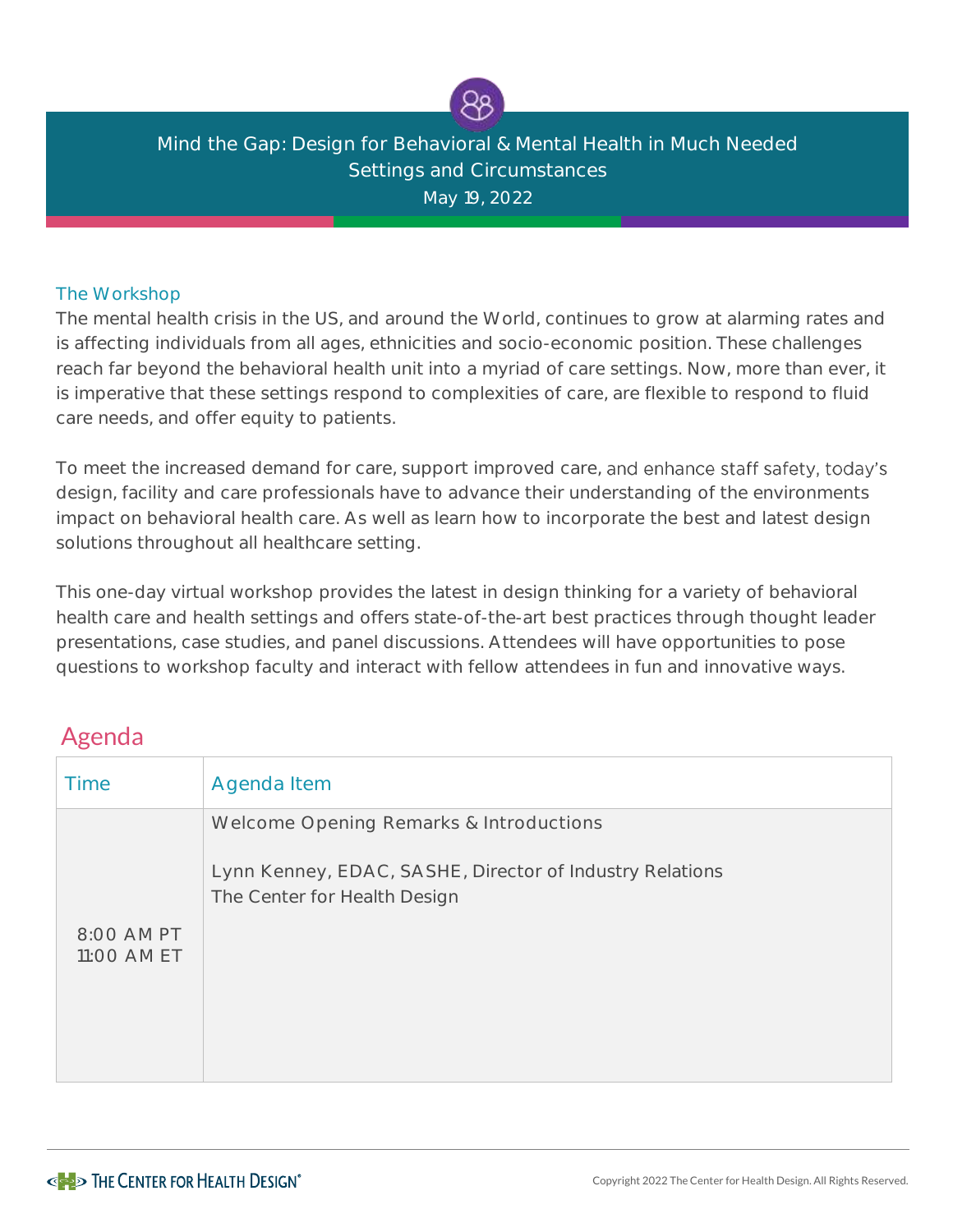

| 8:05 AM PT<br>11:05 AM ET | Opening Keynote Panel Discussion<br>As design for behavioral and mental health continues to grow and evolve, it<br>has become abundantly clear that if environments are to be effective and<br>provide patients with health, wellness and personal autonomy, they must<br>continually evolve. Let by two architects, this esteemed panel of clinicians will<br>talk about the current and future state of the practice in mental and behavioral<br>healthcare and their implications for design.<br>Moderators: Shary Adams, AIA, ACHA, EDAC, LEED AP BD+C, Senior Vice<br>President, Cannon Design<br>Kayvan Madani Nejad, PhD, AIA, Director, Senior Healthcare Architect, U.S.<br>Department of Veterans Affairs, CES   OFP   CFM<br>Panel of Clinicians:<br>Robyn L. Cowperthwaite, MD<br>Director, Child & Adolescent Consultation Psychiatry Service<br>The Children's Hospital<br>Division Chief for Child and Adolescent Psychiatry, Department of Psychiatry<br>and Behavioral Sciences University Of Oklahoma, College Of Medicine<br>Britta K. Ostermeyer, MD, MBA, DFAPA<br>The Paul and Ruth Jonas Chair, Mental Health<br>Professor & Chairman, Department of Psychiatry & Behavioral Sciences<br>University Of Oklahoma, College Of Medicine |
|---------------------------|-------------------------------------------------------------------------------------------------------------------------------------------------------------------------------------------------------------------------------------------------------------------------------------------------------------------------------------------------------------------------------------------------------------------------------------------------------------------------------------------------------------------------------------------------------------------------------------------------------------------------------------------------------------------------------------------------------------------------------------------------------------------------------------------------------------------------------------------------------------------------------------------------------------------------------------------------------------------------------------------------------------------------------------------------------------------------------------------------------------------------------------------------------------------------------------------------------------------------------------------------------------|
| 8:50 AM PT<br>11:50 AM ET | Revolutionary Residential Treatment: A Case Study<br>Hear about Eli's Place, which is a farm-based residential treatment center<br>helping adults age 18-35 with major mental health challenges. Designed to<br>support purposeful living, Eli's Place is a caring and intentional environment.<br>See how this intentionality can be applied to other settings.<br>Ellis Katsof, Principal, The Osborne Group, Consultant, Eli's Place                                                                                                                                                                                                                                                                                                                                                                                                                                                                                                                                                                                                                                                                                                                                                                                                                     |
| 9:20 AM PT<br>12:20 PM ET | West Coast Coffee Break/ East Coast Lunch Break                                                                                                                                                                                                                                                                                                                                                                                                                                                                                                                                                                                                                                                                                                                                                                                                                                                                                                                                                                                                                                                                                                                                                                                                             |

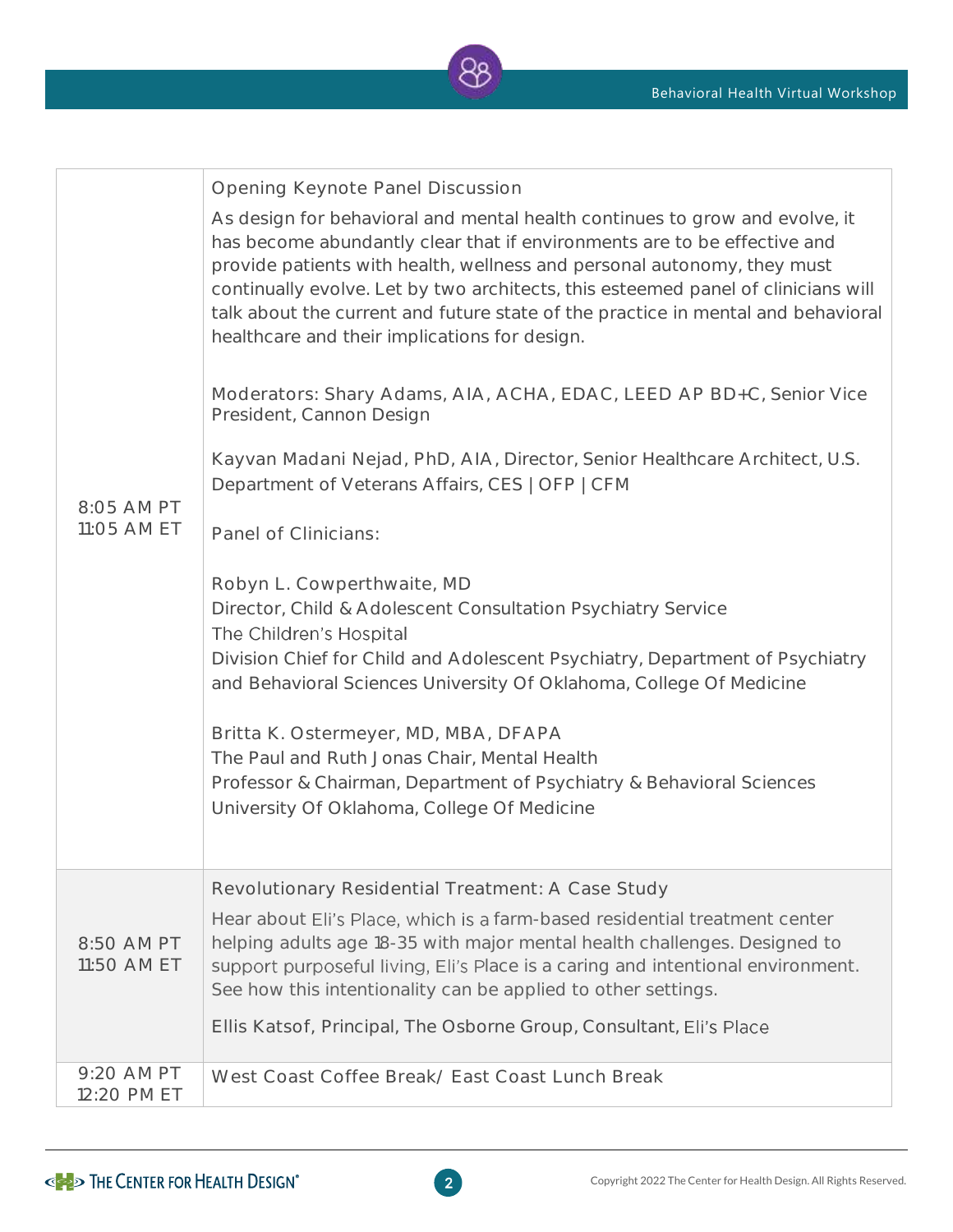

| 9:50 AM PT<br>12:50 PM ET | Outside the Box Solutions to Difficult Challenges<br>Behavioral health is an area where vulnerable populations are often<br>overlooked or misunderstood. This session offers examples of innovative<br>treatment programs and environments and offers some out-of-the-box<br>solutions to difficult challenges.<br>Kevin Turner, AIA, Principal Architect, Human eXperience<br>Sherri Reyes, MA, Principal & Behavioral Healthcare Consultant, Human<br>eXperience                                                                             |
|---------------------------|------------------------------------------------------------------------------------------------------------------------------------------------------------------------------------------------------------------------------------------------------------------------------------------------------------------------------------------------------------------------------------------------------------------------------------------------------------------------------------------------------------------------------------------------|
| 10:20 AM PT<br>1:20PM ET  | Telepsychiatry: Addressing the Mental Health Crisis<br>In the wake of the Covid pandemic, telepsychiatry is on the rise and here to<br>stay. Explore various telepsychiatry care delivery scenarios and the pros and<br>cons for each. Examine design considerations and approaches with helpful tips<br>throughout, along with case study examples.<br>Anosha Zanjani, Associate AIA, B.Sc., M.S., M.Arch, Behavioral Health Design<br>Specialist, HDR Inc.<br>Brian Giebink, AIA, EDAC, LEED AP BD+C, Behavioral Health Planner, HDR<br>Inc. |
| 11:00 AM PT<br>2:00 PM ET | Case Study: Maine Behavioral Healthcare, Glickman Lauder Center of<br>Excellence in Autism and Developmental Disorders<br>Explore evidence-based design approaches to designing for Autism Spectrum<br>Disorder with a close look at the Glickman Lauder Center of Excellence for<br>Autism and Developmental Disorders. This session will cover best practices,<br>incorporating biophilic design, sustainability, and designing the "Autism<br>Classroom of the Future".<br>Jon Boyd, AIA, LEED AP, Senior Associate, e4h Architecture       |
| 11:40 PM PT<br>2:40 PM ET | West Coast Lunch Break/ East Coast Afternoon Snack                                                                                                                                                                                                                                                                                                                                                                                                                                                                                             |

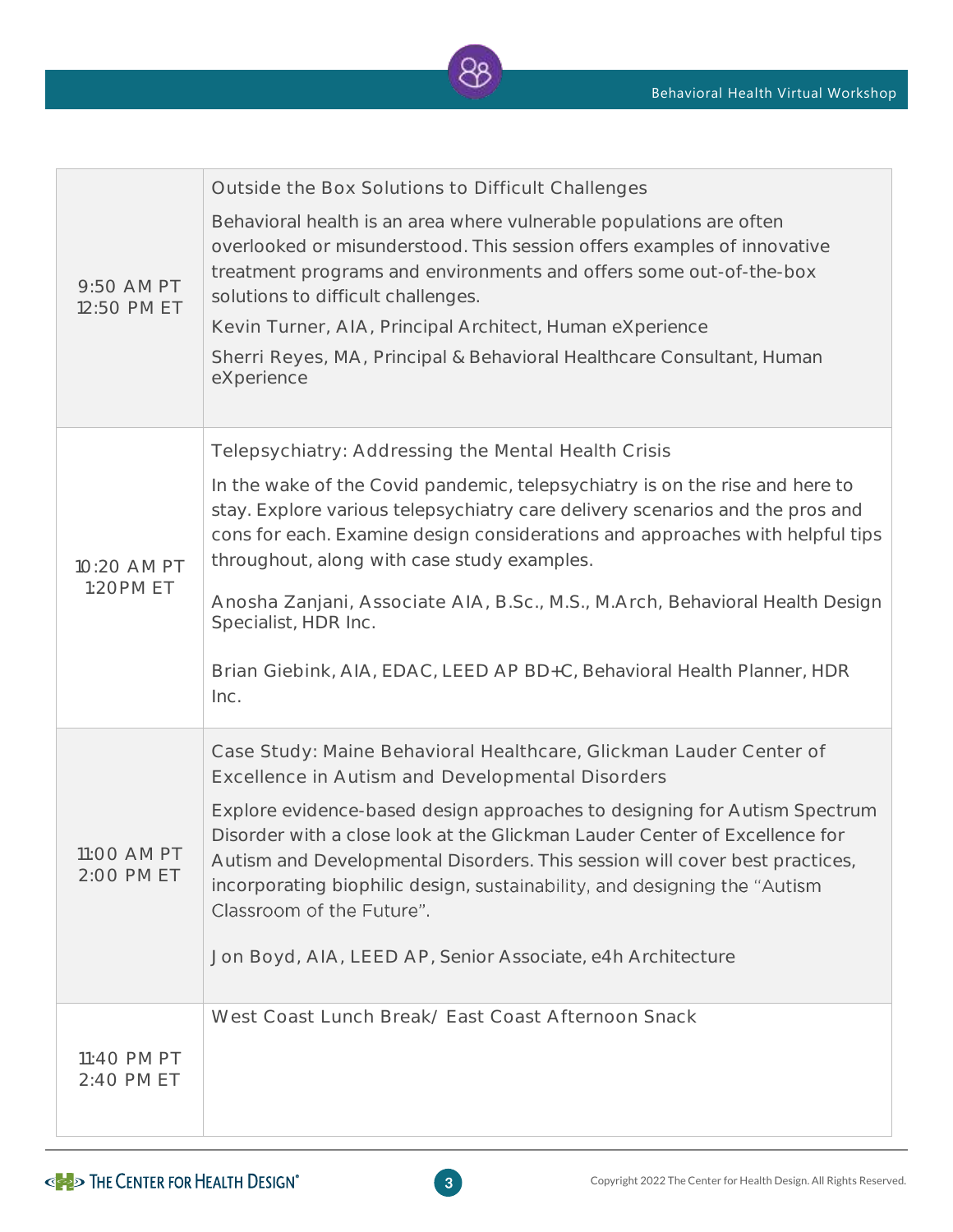

| 12:10 PM PT<br>3:10 PM ET | The Intersection of Diagnosis, Dignity and Design for Mental and<br>Behavioral Health Communities in Crisis                                                                                                                                                                                                                                                                                                                                                                                                                                                                                                                                                                                                                                                                                                                                                                                                                       |
|---------------------------|-----------------------------------------------------------------------------------------------------------------------------------------------------------------------------------------------------------------------------------------------------------------------------------------------------------------------------------------------------------------------------------------------------------------------------------------------------------------------------------------------------------------------------------------------------------------------------------------------------------------------------------------------------------------------------------------------------------------------------------------------------------------------------------------------------------------------------------------------------------------------------------------------------------------------------------|
|                           | In this work, we present novel guidance on Crisis Center planning, design, and<br>construction to ensure maximum dignity and accurate diagnosis for individuals<br>served. The model we present fills a gap in design recommendations between<br>intensive outpatient and hospital settings. Direct guidance from SAMHSA<br>prioritizes that "every person gets the right response, in the right place, every<br>time". As such, it is imperative that we amend the recommended guidelines<br>put forth by regulatory bodies to include the newest "place" in providing<br>behavioral/mental health care - crisis diversion centers. In 2015, there were 3<br>crisis centers nationwide. As of 2019, there are 15 crisis centers, and that<br>number is growing exponentially as federal dollars are being positioned<br>toward this service line. Thus, the recommendations put forth by study are<br>both timely and necessary. |
|                           | Kimberly N. McMurray, AIA, NCARB, EDAC, MBA, Principal, Behavioral<br>Health Facility Consulting, LLC                                                                                                                                                                                                                                                                                                                                                                                                                                                                                                                                                                                                                                                                                                                                                                                                                             |
|                           | John Lovett, DSc, Alabama State Director, Benchmark Human Services                                                                                                                                                                                                                                                                                                                                                                                                                                                                                                                                                                                                                                                                                                                                                                                                                                                                |
| 12:50 PM PT<br>3:50 PM ET | It's a Wrap                                                                                                                                                                                                                                                                                                                                                                                                                                                                                                                                                                                                                                                                                                                                                                                                                                                                                                                       |
|                           | Join this panel of the day's speakers that will identify overall themes, key<br>concepts, and next steps and final Q&A.                                                                                                                                                                                                                                                                                                                                                                                                                                                                                                                                                                                                                                                                                                                                                                                                           |
| 1:15 PM PT<br>4:15 PM ET  | Observations                                                                                                                                                                                                                                                                                                                                                                                                                                                                                                                                                                                                                                                                                                                                                                                                                                                                                                                      |
|                           | Wrap up the day with the workshop facilitators who will share key<br>observations from the day and projections for a path forward.                                                                                                                                                                                                                                                                                                                                                                                                                                                                                                                                                                                                                                                                                                                                                                                                |
| 1:30 PM PT<br>4:30 PM ET  | Adjourn                                                                                                                                                                                                                                                                                                                                                                                                                                                                                                                                                                                                                                                                                                                                                                                                                                                                                                                           |
|                           | Social Time                                                                                                                                                                                                                                                                                                                                                                                                                                                                                                                                                                                                                                                                                                                                                                                                                                                                                                                       |
| 1:30 PM PT<br>4:30 PM ET  | Take some time to debrief and unwind from the day with other workshop<br>attendees and key speakers.                                                                                                                                                                                                                                                                                                                                                                                                                                                                                                                                                                                                                                                                                                                                                                                                                              |